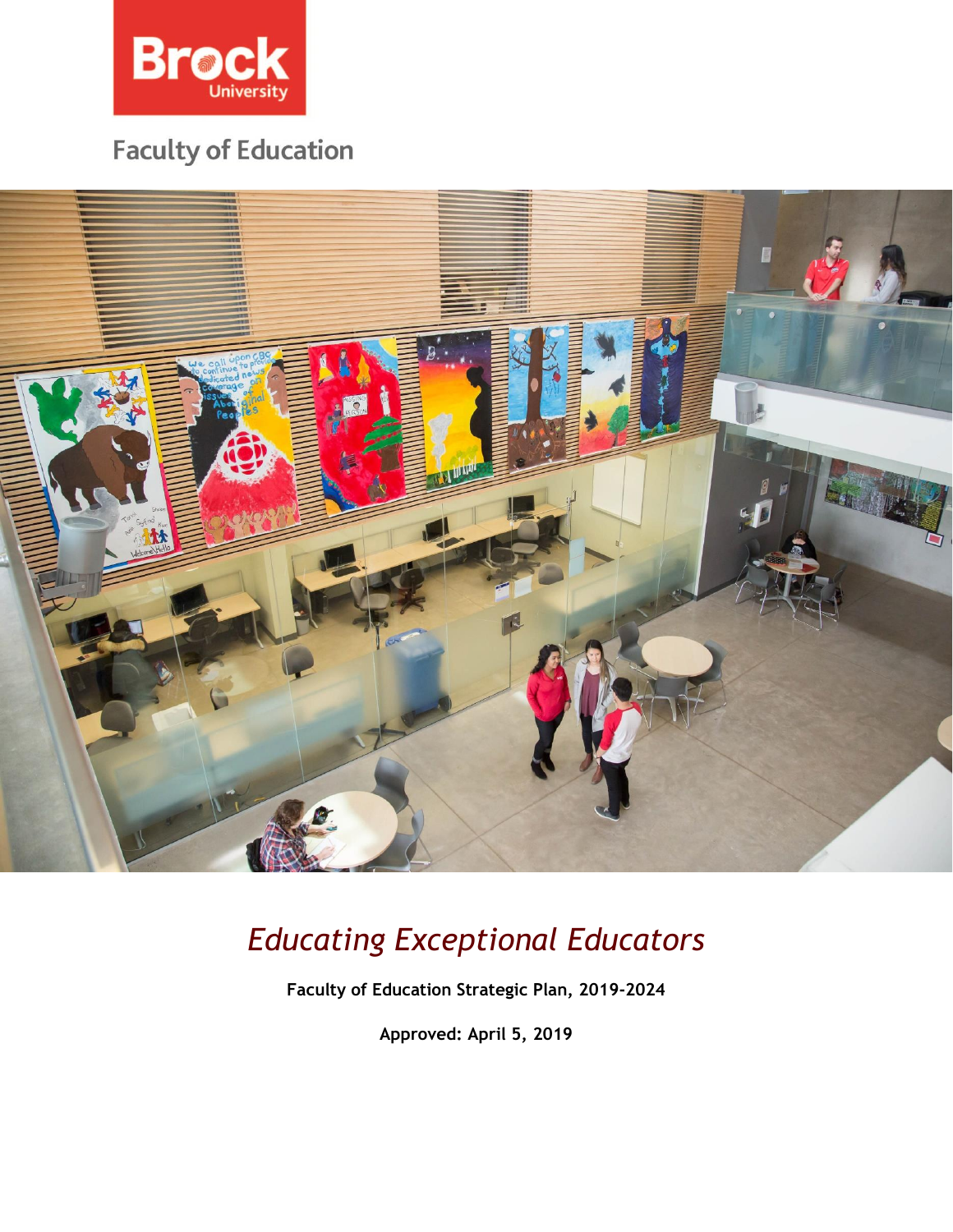## **Contents**

| Priority 2: Striving for Diversity, Inclusion/Reconciliation & Decolonization  4 |  |
|----------------------------------------------------------------------------------|--|
|                                                                                  |  |
|                                                                                  |  |
|                                                                                  |  |
|                                                                                  |  |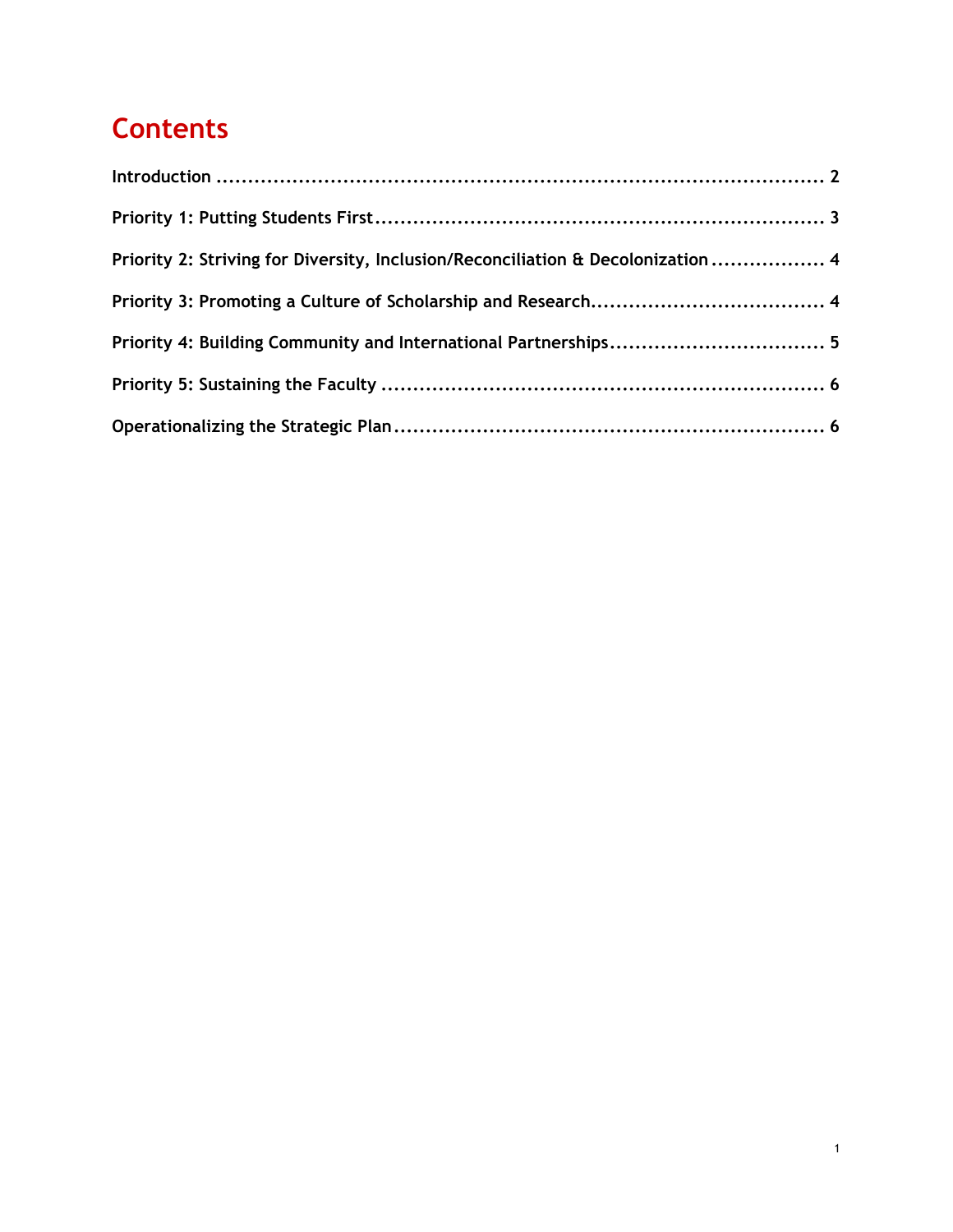## **Introduction**

For 55 years, the Faculty of Education (FOE) has provided exceptional education and built pedagogical capacity for Ontario's educational professionals. We have a strong reputation for research and scholarship, academically innovative programs, and impact on our communities. Our graduates are outstanding classroom teachers, principals, directors of education, professors, learning strategists, corporate trainers, and adult educators. Our alumni teach in and lead organizations across Canada and around the world.

*Educating Exceptional Educators,* our Strategic Plan for 2019 to 2024, maps objectives that set the stage for the FOE's evolution over the next five years.

*Educating Exceptional Educators* is the driving force behind our Strategic Plan. It builds on our experience, leverages our strengths in teaching and research, and challenges us to become more engaged with our Aboriginal and community partners.

*Educating Exceptional Educators* supports the University's Strategic Plan and the Faculty's mission to meet the challenges of education and society by shaping the next generations of educators. We do this through world-class education, leading-edge, globally-recognized research, and knowledge dissemination.

*Educating Exceptional Educators* is organized around five priorities that guide our decisionmaking and resources:

- 1) Putting Students First
- 2) Striving for Diversity, Inclusion, Reconciliation and Decolonization
- 3) Promoting Scholarship and Research
- 4) Building Community and International Partnerships
- 5) Sustaining the Faculty

Moreover, Educating Exceptional Educators has identified nine objectives, embedded within these priorities, that will lead the Faculty to a sustainable future. The Faculty will:

- 1) develop a multi-year (5) financial plan that is transparent, aligned with the University's budget model, and guides the Faculty's pathway to sustainability. The multi-year financial plan will incorporate a process for faculty renewal, including the growth of the tenure-stream faculty complement in areas of need and/or opportunity.
- 2) evaluate the feasibility of new undergraduate and graduate program pathways, including a Bachelor of Educational Studies, expanded M.Ed. pathways, and a professional doctorate in education (Ed.D.)
- 3) assess the feasibility of expanded online and blended learning options for students across all of our programs, particularly at the masters and doctoral levels.
- 4) develop an integrated plan for internationalization for educational programs, exchange and co-curricular activities, and research and scholarship.
- 5) develop a plan to expand local community partnerships to provide experiential teaching and learning opportunities and research and scholarship opportunities
- 6) develop a strategy to enhance scholarly output, increase research funding and increase graduate student support.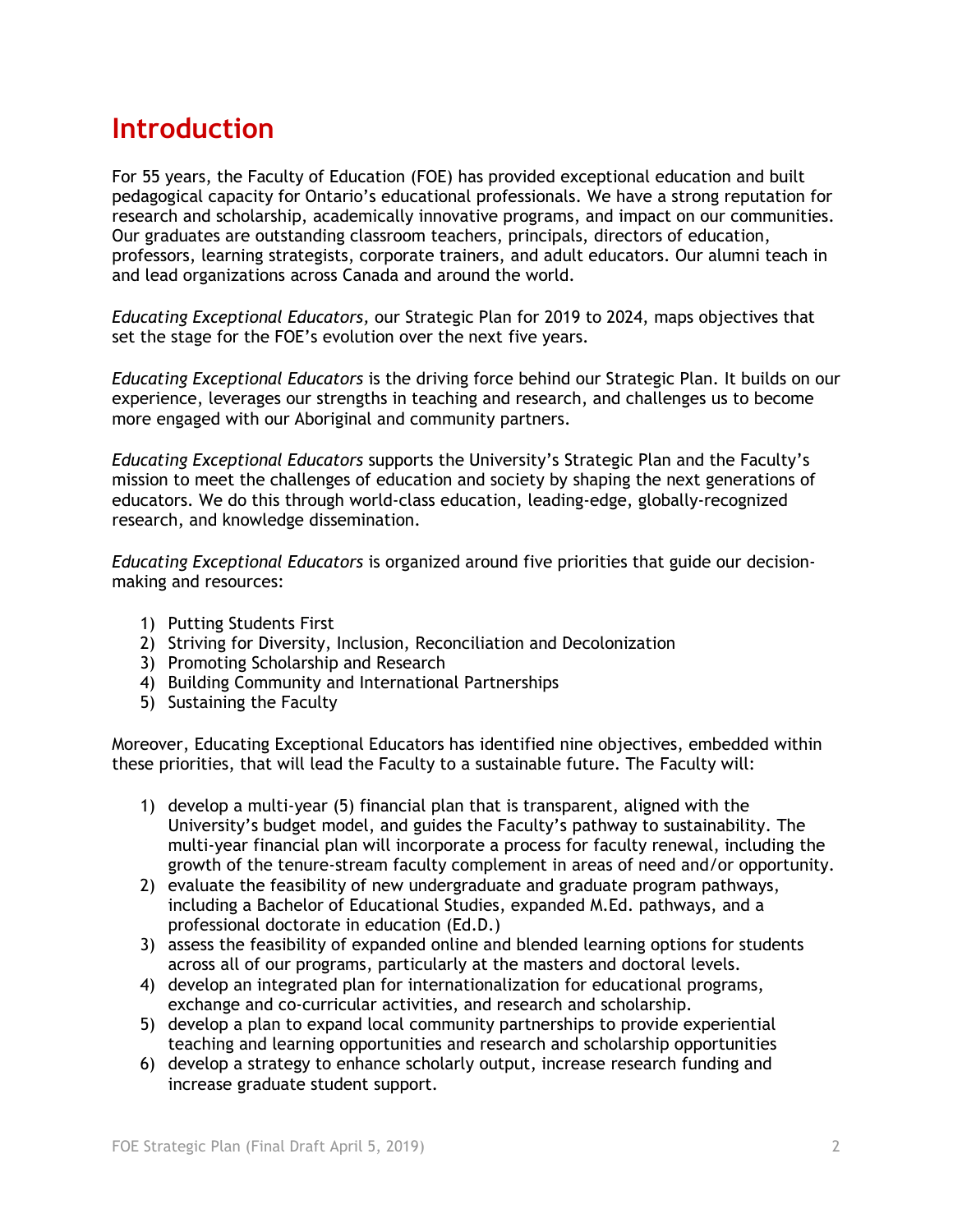- 7) develop an action plan to attract and retain Aboriginal scholars (students and faculty) within the Faculty.
- *8)* develop an action plan to attract and retain a more diverse student and faculty complement by reviewing and implementing, as appropriate, the recommendations of the Diversity Action Committee*.*
- *9)* assess the feasibility of developing an Academy for Life Long Learning to deliver expanded opportunities for professional educators, continuing education, workshops and customized programs

Each priority and objective reflect the values of the Faculty as articulated in our 2012 Strategic Plan.

*Educating Exceptional Educators* is an action plan. It identifies achievable objectives and sets the stage for the FOE's evolution. When implemented, these actions will re-shape the Faculty, ensuring our programs are relevant to our students and communities, and partners.

Strategic plans are not static. Our plan will evolve as we learn from the implementation process and as the political, fiscal and academic landscapes change. We will measure our progress and report to our students, alumni, partners, staff and faculty on what we have accomplished.

Our researchers have an impact on the daily lives of children, youth and adults. Our faculty conduct research that meets international standards of peer review to support life-long learning and to inform provincial, national and international teaching and learning priorities.

Engaging in research and community initiatives that expand our knowledge of how individuals learn, how teaching practices and learning outcomes compare internationally, and how to effectively employ technologies to support learning across the life span ensures that the Faculty of Education remains relevant to our students and to those they will educate.

The FOE is conscious of our responsibilities to Aboriginal communities and recent immigrants and refugees who make Canada their home. We are committed to social justice and equity; the mental health and wellness of our students, faculty and staff; diversity amongst faculty, staff and students; and co-creating Aboriginal-led programming for Aboriginal and settler communities. These commitments ensure that our programs are relevant, responsive, and respectful of all students and community partners.

## **Priority 1: Putting Students First**

We need to be ready for change, we need to embrace change, we need to lead change.

For example, students who entered our concurrent education program in September 2019 will graduate in 2025. Many will have careers that extend beyond 2060. These students challenge our approaches to teaching and expect a learning environment that reflects "Future Ready" knowledge and competencies – individualization, collaboration, data-informed, technologyinfused but not technology-determined. These students demand more from us as educators and will transform our practices in ways that we only can imagine.

As a leader in pedagogical innovation, the Faculty will: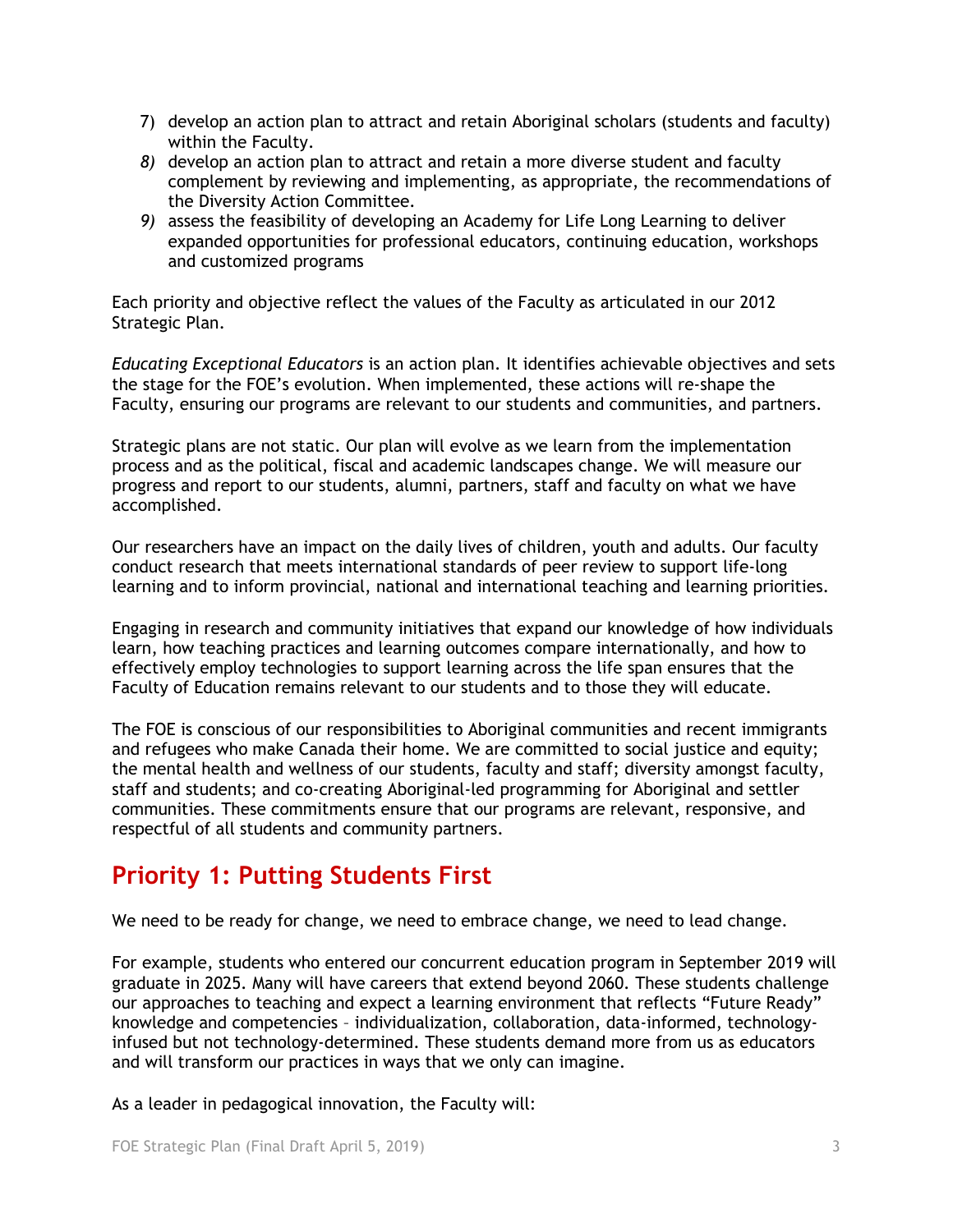- evaluate the feasibility of new undergraduate and graduate program pathways, including a Bachelor of Educational Studies, expanded M.Ed. pathways, and a professional doctorate in education (Ed.D.)
- assess the feasibility of expanded online and blended learning options for students across all of our programs, particularly at the masters and doctorate levels

*Putting Students First* anticipates a University commitment to a presence in the Hamilton region for teacher education and graduate programs.

#### **Priority 2: Striving for Diversity, Inclusion/Reconciliation & Decolonization**

The Faculty of Education is deeply committed to social justice and diversity.

We are dedicated to recruiting faculty members who represent the Canadian community. As positions are approved, the Faculty will actively seek qualified candidates from designated groups as a way of contributing to our diversity while meeting program and student needs. The FOE will dedicate one in four of new appointments over the next decade to Indigenous scholars. These steps will position the FOE as an exemplar for diversity appointments.

Program committees will be encouraged to ensure that our curriculum engages our students in difficult conversations on inclusion and diversity and that instructors are aware of best practices to support all students and to be aware of unconscious biases.

The Faculty is committed to reviewing the admissions requirements of all programs in an effort to reduce or fully eliminate barriers for applicants from diverse backgrounds.

To strengthen our commitment to diversity, inclusion/reconciliation and decolonization, the Faculty will:

- develop an action plan to attract and retain Aboriginal scholars (students and faculty) within the Faculty
- develop an action plan to attract and retain a more diverse student and faculty complement by reviewing and implementing, as appropriate, the recommendations of the Diversity Action Committee

#### **Priority 3: Promoting a Culture of Scholarship and Research**

The Faculty of Education has a solid standing for research and scholarship.

Faculty members have outstanding scholarly reputations. Compared with Faculties of Education across Canada, the FOE is ranked  $20<sup>th</sup>$  on research reputation and 15<sup>th</sup> on publications and is ranked  $6<sup>th</sup>$  (tied) on research reputation and  $5<sup>th</sup>$  on publications in Ontario.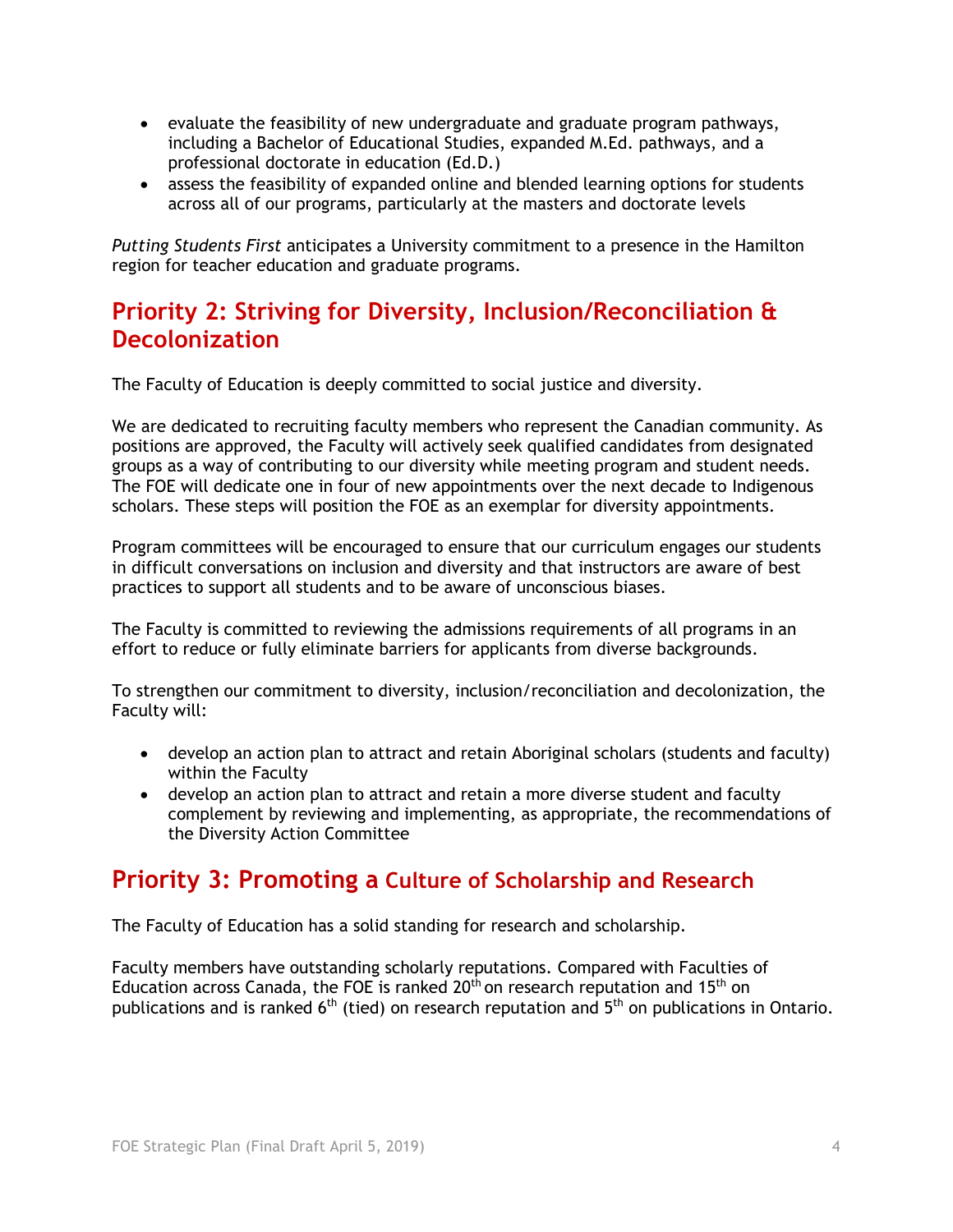The Faculty's research capacity is in three broad areas that we anticipate will be important to the future of scholarship in education for the next twenty years:

- Learning and teaching across the lifespan
- Literacy and Multiple Literacies
- Inclusion and diversity and educational success

FOE faculty are committed to developing a culture in which scholarship and research are essential components, including in

Learning and teaching across the life span Inclusion, diversity and educational success Literacy & Multiple Literacies

our classrooms and our community partnerships. A research-oriented culture is one that ensures teaching across our programs is research informed and research integrated.

A research-oriented culture is one where students from concurrent and consecutive education, Indigenous, adult education and graduate programs have opportunities to engage in research with faculty members and of their own design as part of courses, internships and practicum, co-curricular and experiential education initiatives, and work experiences.

However, the FOE has limited engagement with companies that are innovators in learning and teaching. Working through collaborations such as i-HUB, FOE researchers and students engage with companies to support innovation. To improve opportunities to attract, retain and support research students, developing stronger linkages with innovative companies is important.

To further promote a culture of scholarship and research the Faculty will:

• develop a strategy to enhance scholarly output, increase research funding and increase graduate student support.

## **Priority 4: Building Community and International Partnerships**

The FOE has a broad range of partnerships. Each creates an opportunity for research, service learning and experiential education. Each creates an opportunity for *impact* through knowledge uptake, whether new curriculum or community programs, policy development, or improving the quality of life of individuals across the lifespan or communities.

Our partnerships with schools and school boards include the placement of our students for practicums, tutoring, classroom volunteers, entrepreneurship, and related activities.

These partnerships are reciprocal relationships and evolve over time and benefit our students, faculty members and partners.

The FOE will focus its local community engagement and partnerships in two key geographical areas: Niagara and Hamilton/Halton. Other opportunities, including international placements, will be supported and promoted.

In order to support and expand its local community and international partnerships the Faculty will: